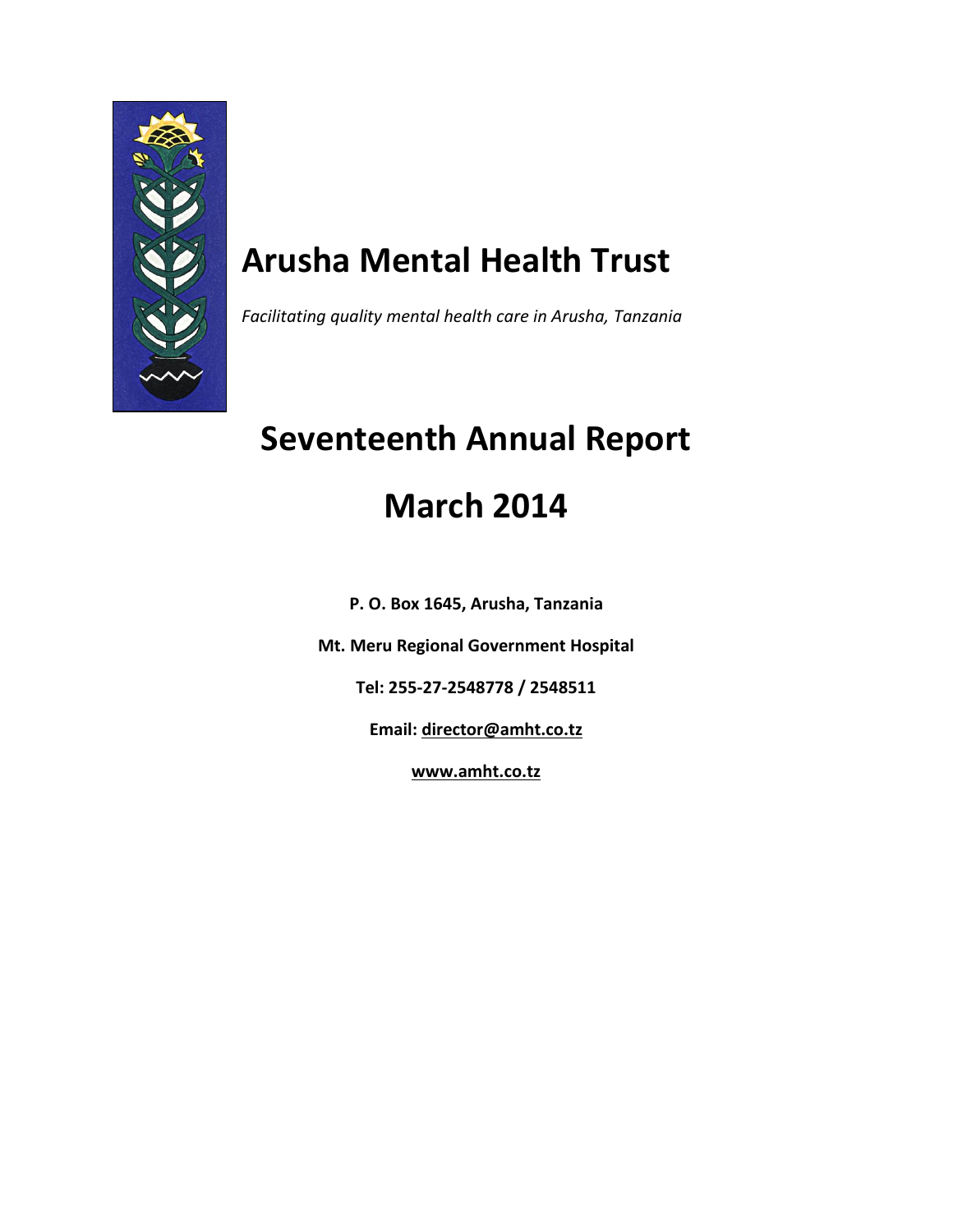# **Table of Contents**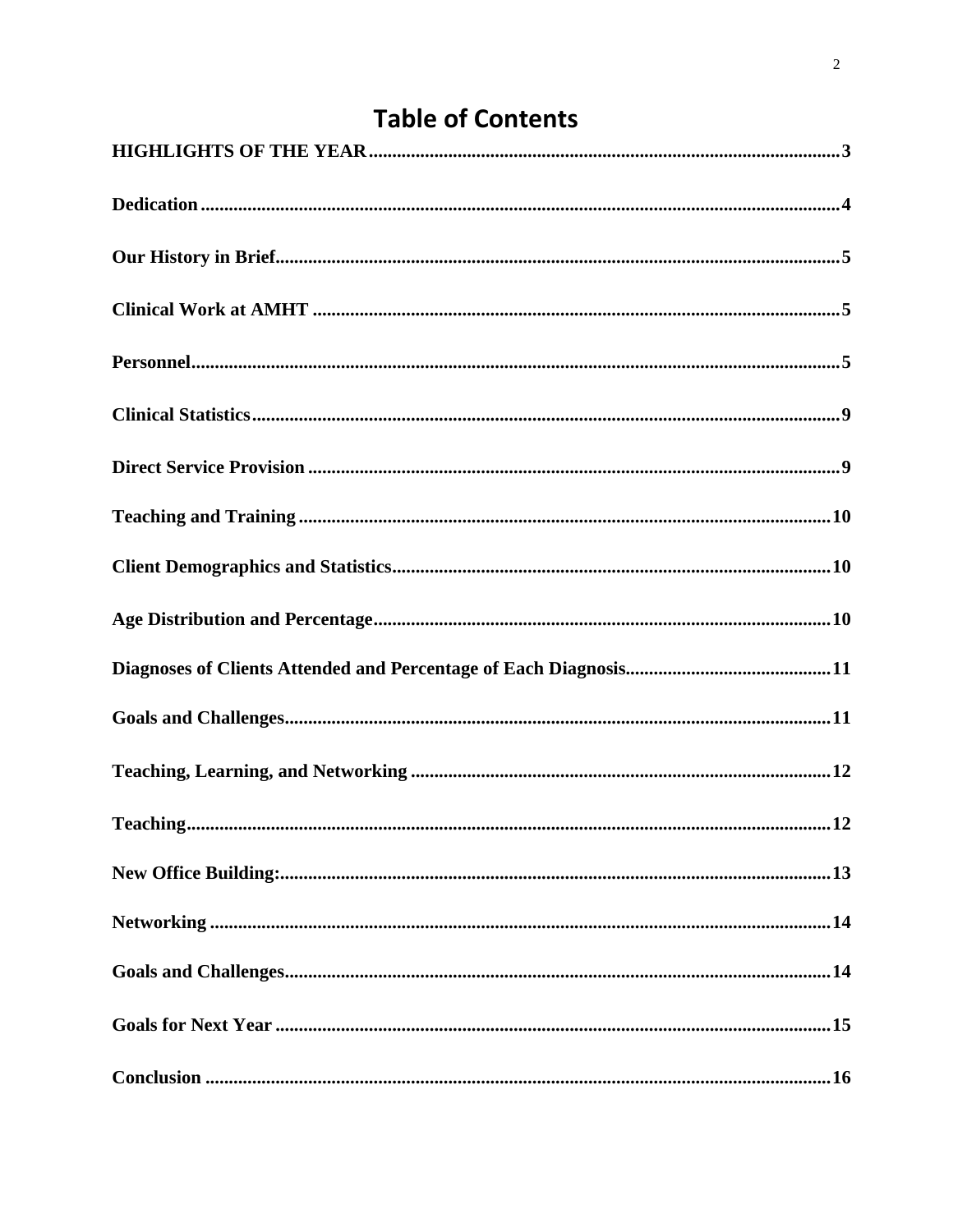

### <span id="page-2-0"></span>**HIGHLIGHTS OF THE YEAR**

Our major highlight of the year 2013 was the construction of four extra counselling rooms. Rotary Club Arusha and R.K Foundation of the Netherlands through Florentina Foundation funded the project. The project was handed over in September 2013.

In April 2013 we acquired the services of Ms Lisbeth Mhando, a Psychologist who joined our team on a part time basis. She arrived with her special interest in children which added another dimension to what AMHT offers to the people of

Arusha. In August Mrs Rebekah Mallya, a social worker and speech therapist, also joined us. She arrived with more than what we had bargained for. She is not only a social worker and speech therapist; she also works well in the area of project management as well as proposal writing.

In October 2013, Dr Annerieke Horlings who comes from Netherlands, a medical doctors and trainee in her final years of specialization in Psychiatry joined our team for a placement of 4 months. She arrived with considerable experience in areas of mental health which added more expertise to what we offer to our client base.

Two of our senior Government seconded Psychiatric nurses retired from service. They were replaced by new nurses with similar training (see on the staff list).

Based on our continued monitoring and evaluation exercises, it was decided in April 2013 to close our Esso Parish out station. This hard decision was due to the fact that we were getting few clients from the Esso area in comparison to the investment in terms of manpower and finances. Through statistics we realised that some clients we were attending there preferred coming to our main clinic at Mount Meru hospital, as they enjoy other services provided at the main hospital at the same time. We have remained in contact with the Esso parish management who still refer those clients who turn up at the station to our base clinic at Mt Meru hospital.

 In 2013 we continued running youth groups in collaboration with Roots 'n' Shoots which serve as a forum to share information about important issues such as mental health, substance abuse, and reproductive health.

AMHT remains focused on service provision, and are a model of quality care in an integrated and multidisciplinary structure. The social work component, combined with psychiatric services and psychology, provide comprehensive treatment and support for our most vulnerable clients.

Based on the findings from 2012 Monitoring and Evaluation and KAP study, we focused on areas of information sharing and raising public awareness exercises. We conducted public awareness workshops, free of charge on various topics on mental health. These workshops were directed to the general public, partner organizations especially those running orphanages. We also conducted several interviews on local radio. We addressed common mental health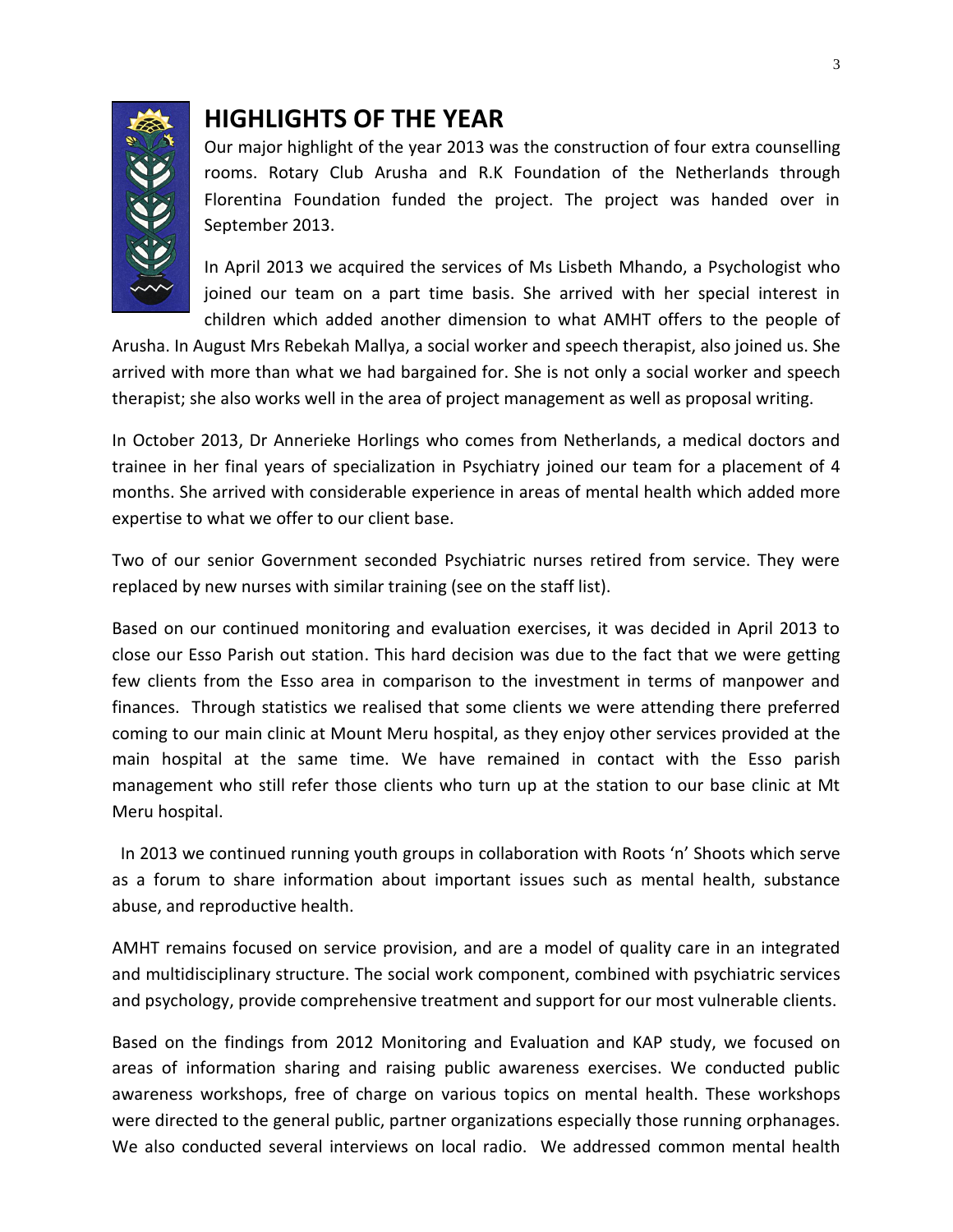issues, treatment models and preventive measures. It helped in raising awareness of mental health problems and treatment/ preventive modalities.

We also ran three public exhibitions on mental health issues. One was organised and conducted for one day at the Arusha central market, one four day exhibition at the Agricultural show, and the last one took place at the Arusha Christmas Fair.

As is our usual practice, AMHT developed and delivered a variety of programs to support partner organizations, an Islamic Women's group, and Catholic religious orders. These programs included the Enneagram and Myers-Briggs personality typing systems, human development, human sexuality, stress management and life balance workshops as well as Basic Counselling Skills.

<span id="page-3-0"></span>The year also witnessed a change of roles for Dr Robin Peterson who opted for part-time work with AMHT on a pro-bono basis. Her role changed from a full time therapist, program development coordinator and mentor to focussing on supervision and training and counselling in a consultant capacity. Some of her tasks were absorbed by the new staff (Lisbeth and Rebekah) who joined our team. Her work on a consultancy basis with the Arusha Lutheran Medical Centre was absorbed by Mrs Rupa Joshi, a Psychologist and Social Worker.

# **Dedication**



This report is dedicated to Angela Gurty.

I remember one morning in September 1996, Sheila Devane and I were running a two day mental health clinic at Mt. Meru hospital on a volunteer basis. This very remarkable day, when we arrived at the clinic, there was no government nurse seconded to the clinic. It was difficult in those days to run the clinic without the assistance of the nurse, who was instrumental in securing drugs, managing them and managing clients and other logistics. I went to the administrator to seek any available nurse to help us for the task. I was told that there was nobody available that day and thus we had a choice of running the clinic ourselves or abandoning it. When we were still deliberating the consequences of our decision, Angela (who had been on night duty) materialised and volunteered to accompany us for the day. She worked for more than 18 hours non-stop. This is Angela Gurty who has been an integral part of our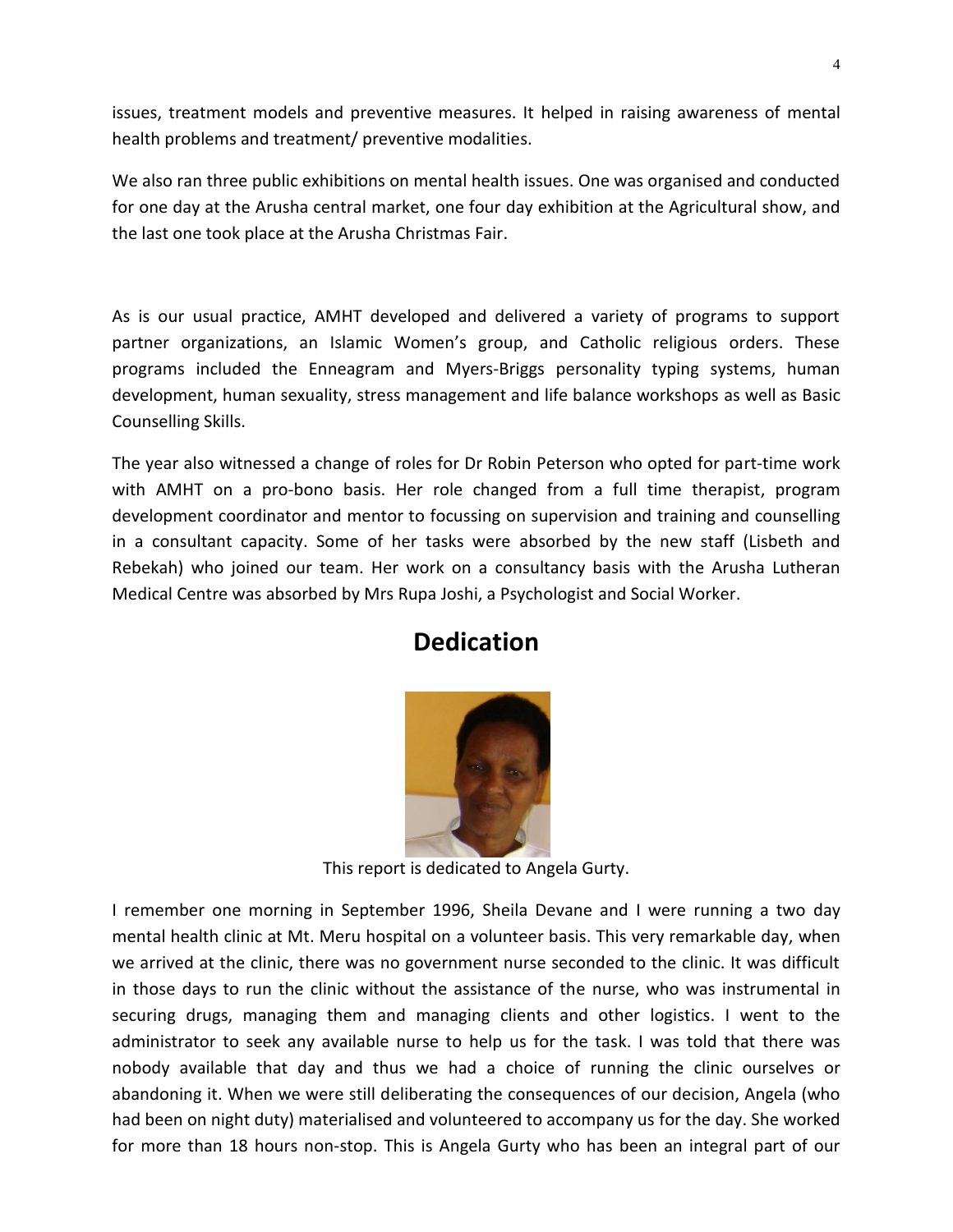services since then. She finally retired last year (2013). We are truly missing a friend, hardworking colleague, and a selfless person, always available for patients. We will miss your services always.

# **Our History in Brief**

<span id="page-4-0"></span>The Arusha Mental Health Trust was founded in 1996 by Dr Sheila Devane under the auspices of the Medical Missionaries of Mary (MMM). It grew out of a great need to offer basic mental health care to this growing population. There were no active mental health services available and AMHT continues to be the only facility of its sort. AMHT is connected by friendship, tradition, and gratitude to MMM who remain supportive and are represented on our Board of Directors. In 2004 AMHT became a Company Limited by Guarantee in Tanzania and a Registered Trust in 2006, legally autonomous.

# **Clinical Work at AMHT Personnel**

#### <span id="page-4-2"></span><span id="page-4-1"></span>**Full-time Trust personnel are:**

- Mr. Emmanuel Bujulu, Mental Health Practitioner and Program Director
- Mr. Boniface Kisi, Counsellor and Administrative Officer
- Ms Nembris Manangwa, Social Worker, Counsellor and Trainer
- Mr. Niyimpaye Kataze, Social Worker and Trainer
- Mr. Richard Matei, Driver, Messenger, Store-keeper and Office Assistant.

#### **Volunteer personnel:**

- Mrs Lisa Stevenson and Mr. Graham Stevenson, Counsellors
- Rebekah May Mallya Social Worker, Trainer and a Speech Therapist

#### **Part-time personnel:**

- Dr Robin Peterson, Clinical Psychologist and Program Development Coordinator
- Ms Lisbeth Mhando Psychologist



Ms Lisbeth Mhando- Psychologist with AMHT

#### **Student Interns:**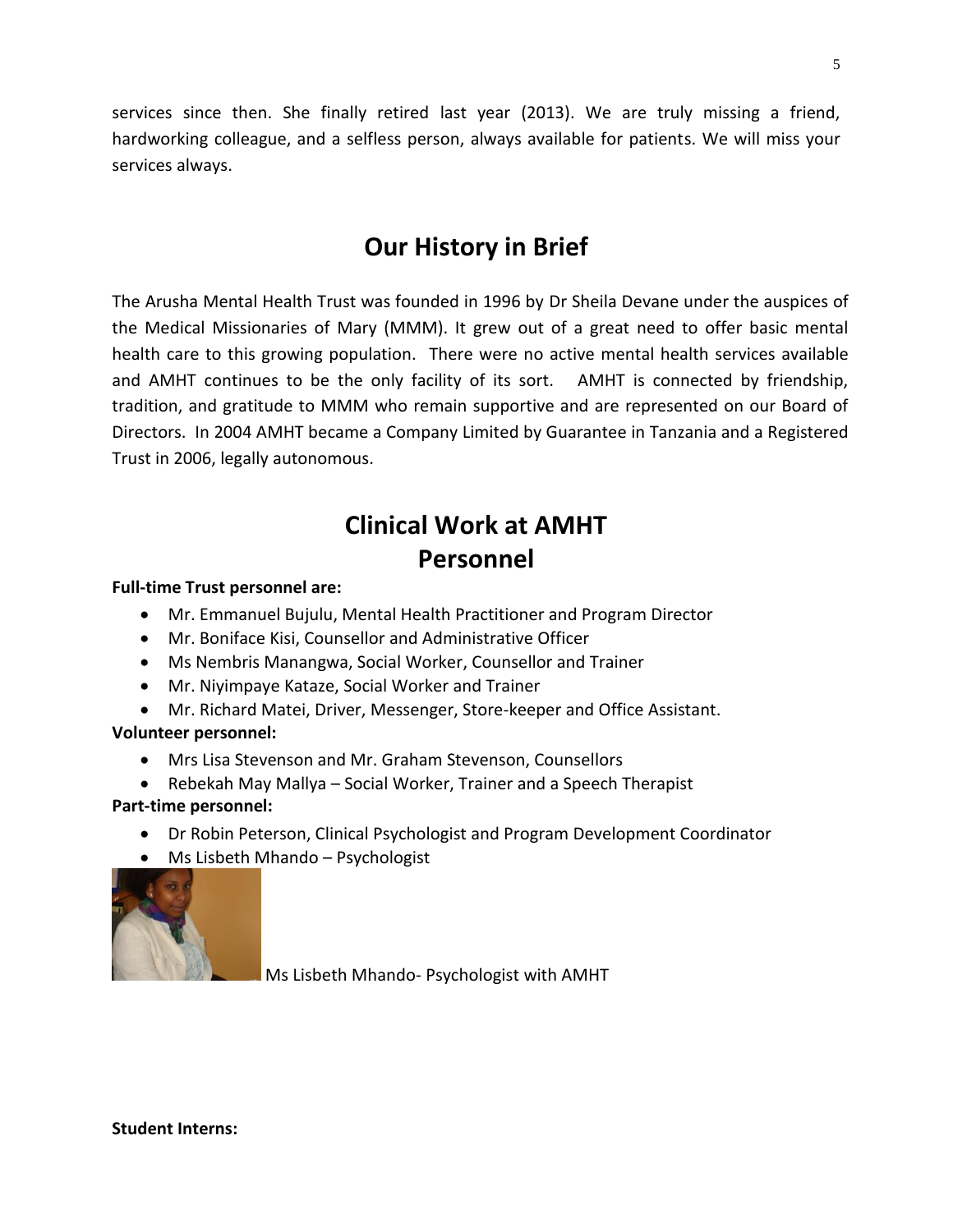Dr Annerieke Horlings: Student in Masters of Psychiatry from the Netherlands.



#### **Dr Annerieke Horlings**

#### **Advisory Members:**

- Fr Oliver O'Brien SCA Policy and Planning
- Erneus Rutta (lawyer) Law and Human rights

#### **Government Staff:**

- Mrs Angela Gurty Psychiatric Nurse and Regional Mental Health Coordinator (Retired in May 2013)
- Ms Joyce Felix -Psychiatric Nurse and Regional Mental Health Coordinator(Replaced A.G)
- Mrs Catherine Lyatuu Psychiatric Nurse (Retired in 2013)
- Mrs Editha Mosha Psychiatric Nurse (Replaced C.L)
- Ms Selina Mmari Nurse Attendant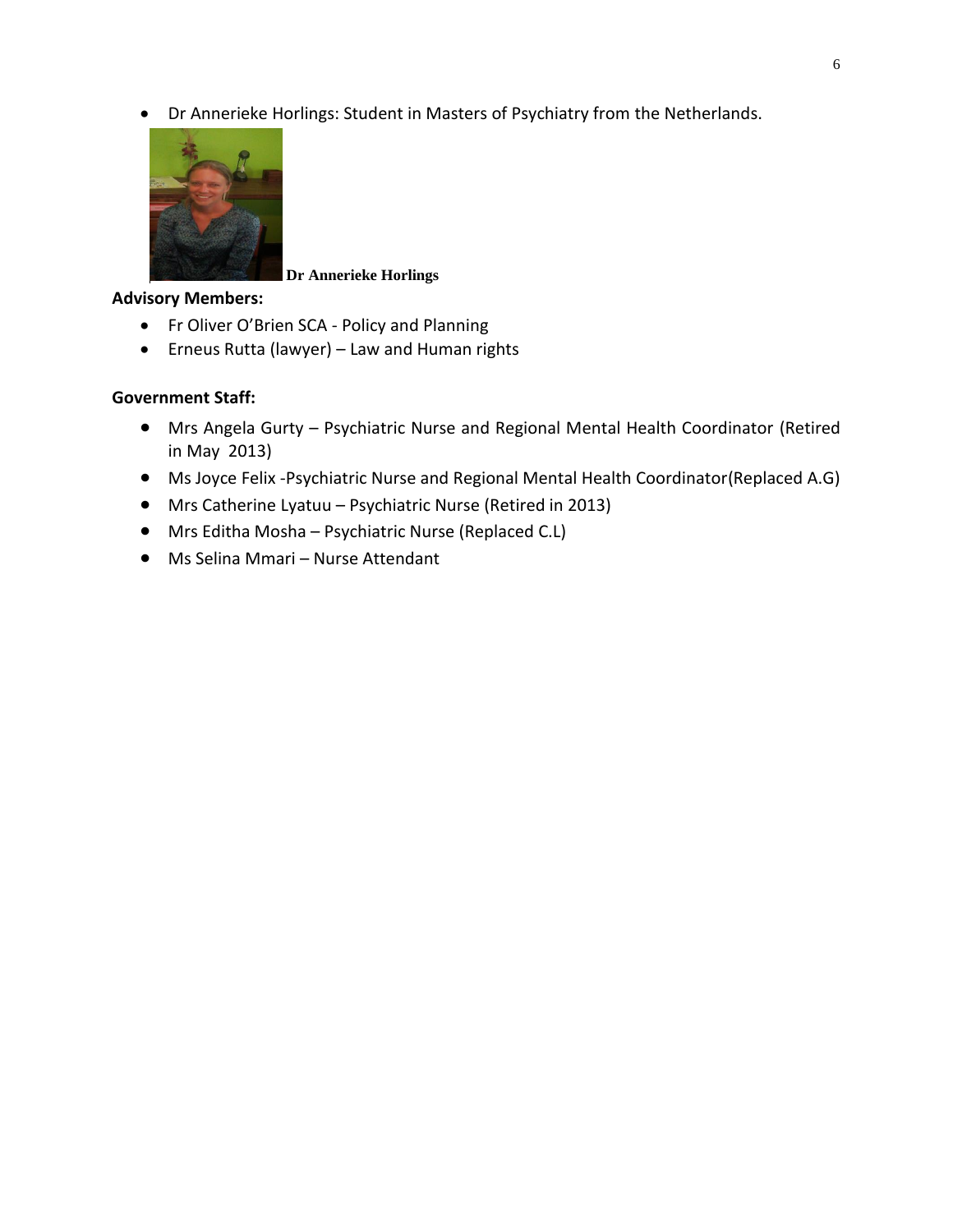#### Outcome: Short term: Outcome: Medium Term: Outcome: Long Term: AMHT is well represented by The Arusha community **Inputs Outputs Participants** Improved mental health in caring and knowledgable benefits from the work of Arusha, specifically: professionals. AMHT. Improved mental health care People feel comfortable and for people needing treatment welcome in our services Increase knowledge, skills, and Reduces stigma about mental awareness Donor support ealth department and mental Support for families and Quality service provision. Government partnership health issues Reception caregivers of mentally ill Accurate information Trained Staff in psychiatry, Research data collection and patients. **Resource Center** Individuals of all ages, Improved quality of life and work psychology, social work, analysis **Translations** teaching and training, performance for individuals ocioeconomic strata administration, fundraising, **Crisis Response** Develop and maintain partner organizations A model of quality mental across ethnic and and leadership development Capability partnerships health care in an integrated cultural groups Provides resources for Professional development **Out of Clinic Visits** and Interdisciplinary structure Trainer of Trainers extends the work of AMHT Computers, printers and times of crisis E **Esso Parish Clinic** Software Assessment and Research results<br>provide data for specific purposes **Establishes and maintains** Social Work Outreach Sustainability achieved through Organizations in need partnerships with community Consumables **Group Therapy** of support, education, and specific goals government partnership. Office space & equipment May generate income **Training Programs** information, training, Manage appointments efficiently Reliable transportation Support groups with common and supervision Networking Provides welcoming, friendly, interests/goals/problems Fundraising Community awareness of<br>mental health problems and **Youth Leadership** comfortable environment Increased quality of life and<br>work performance in the private Publicity and Signage Development alternatives for treatment. Enhances personal understanding Access to up to date research Partnerships sector for economic Supports individuals, families, and organizations in times of trauma Information technology and Teaching Local, national, and development Increased knowledge about<br>mental health problems and communication international Capacity building in other **Professional Training** Easy access, visibility, and stakeholders working organizations **Teaching materials** and Supervision for new treatment options in partner influence for social and legal professionals and organizations, schools, and Improved quality of education Photocopier and Increased awareness, skills, and<br>knowledge change to care for and Projector partner organizations and vocational placements government agencies. protect vulnerable populations Improved care of patients and Curriculum development Generates income Increased skill in counselling, their families Psychiatric service identifying mental health Reporting system Establishes and maintains Guidance for future treatment professional relationships problems, and accessing Psychological service **Monitoring and Evaluation** Support for integrated health treatment. **Consultation services** Individuals have educational care opportunities Understanding and developing Allows opportunities of preventive and protective information exchange, learning, measures for vulnerable people support, and supervision. Reduced stigma.

**LOGIC MODEL AND ACTIVITY LIST FOR AMHT**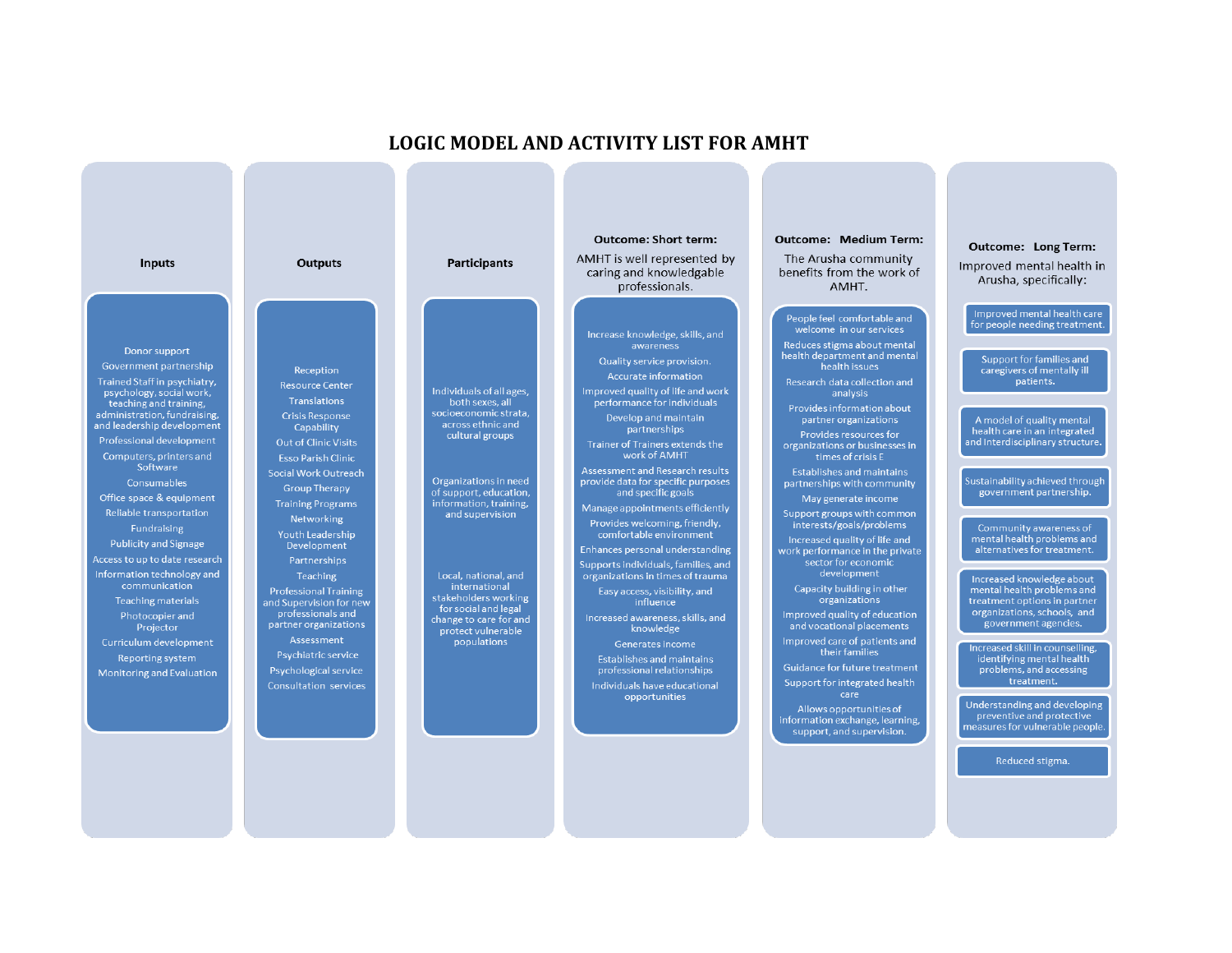# **Logic Model and Time Spent by AMHT Staff on Specific Activities**

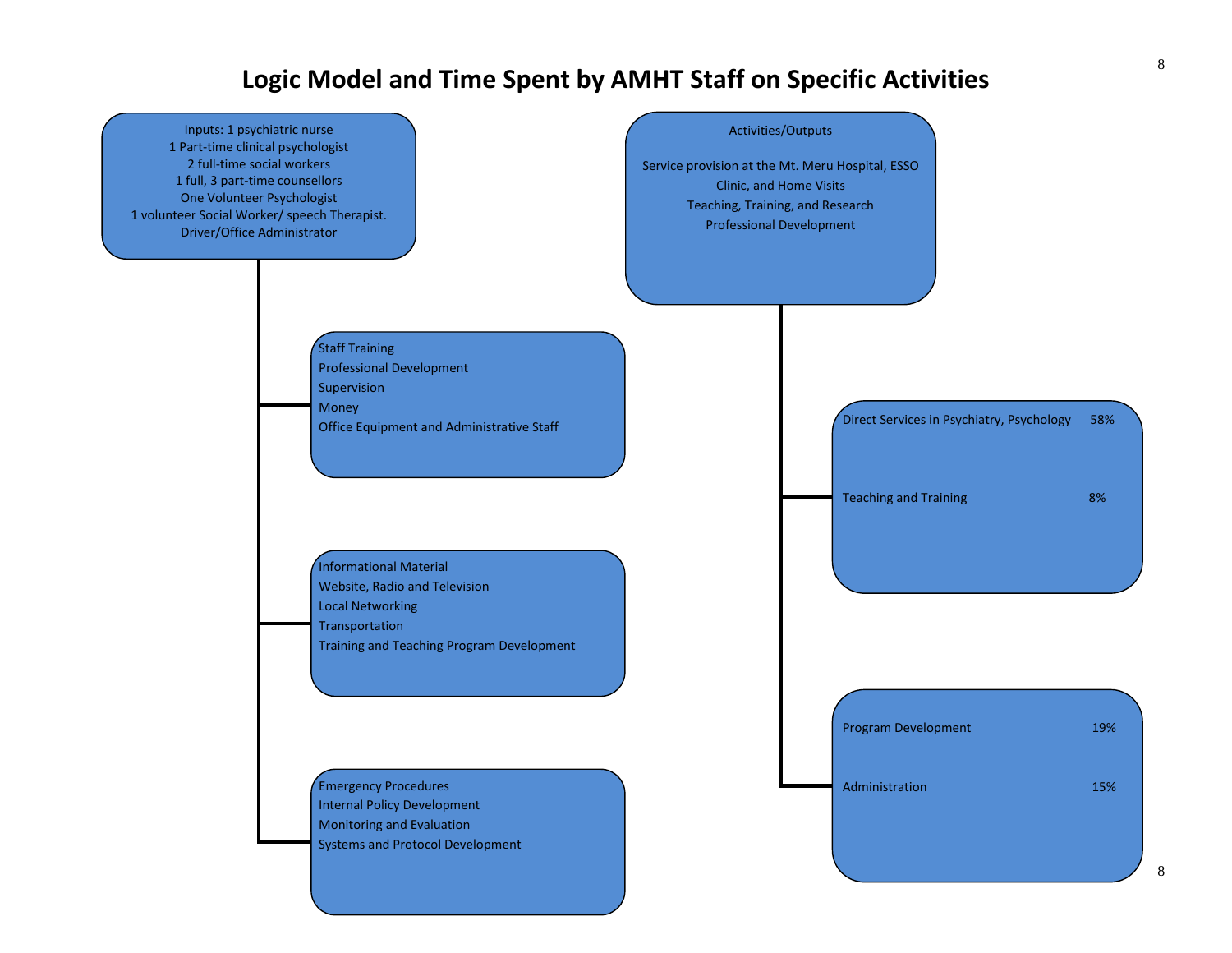# **Clinical Statistics**

### <span id="page-8-1"></span><span id="page-8-0"></span>**Direct Service Provision**

As part of the Monitoring and Evaluation program, the 2013 statistics describe the referral means for clients to AMHT. We are pleased to note that 25% of our clients were referred to us by medical doctors. This is a significant change in trend, as previously the referrals from medical doctors were very few; (6%) last year. The change is a net result of increased awareness by the doctors of those cases which need psychological intervention. The government psychiatric service referred eighty three cases (12%). This indicates the result of increased cooperation and in-house training to the psychiatric nurses who feel more comfortable to work with the counsellors rather than referring patients to the counsellors.

One hundred and seventy seven clients (or 26% of the referrals) have come from AMHT staff members' social and community contacts. This is an indicator of their reputation and the community's perception of our staff and the work that we do on a personal and professional level.

A significant percentage, 13% of our clients, is referred by former and current clients. We believe that this is an indication of the quality of our work and that clients find AMHT services valuable. 8% of our clients are referred by partner organizations, which are groups of people with whom we work and who are mutually supportive colleagues in improving mental health in Arusha.

The rest of the referrals came from the following sources: School administrators (3.5%), Religious organizations (5%) social work outreach programs (2.5%), local advertising and local business organizations (each 5%) and research contacts.

|           | ৯   | PROVISION<br><b>SERVICE</b><br><b>IRECT</b> | ৯   | EACHING AND TRAINING | ৯   | <b>DEVELOPMENT</b><br>INNOVATION AND | ৯   | ADMINISTRATION | HOURS<br>TOTAL |
|-----------|-----|---------------------------------------------|-----|----------------------|-----|--------------------------------------|-----|----------------|----------------|
| No. hours | 55% | 7,293                                       | 11% | 1353                 | 19% | 2560                                 | 15% | 2019           | 13225          |

### **Individual Service Groups and Hours Spent**

Aside from actual therapy, client care consists of email and phone follow-up, research on therapy options, treatment planning, case management, and consulting with other professionals in order to provide the best possible care for each client. As a team, AMHT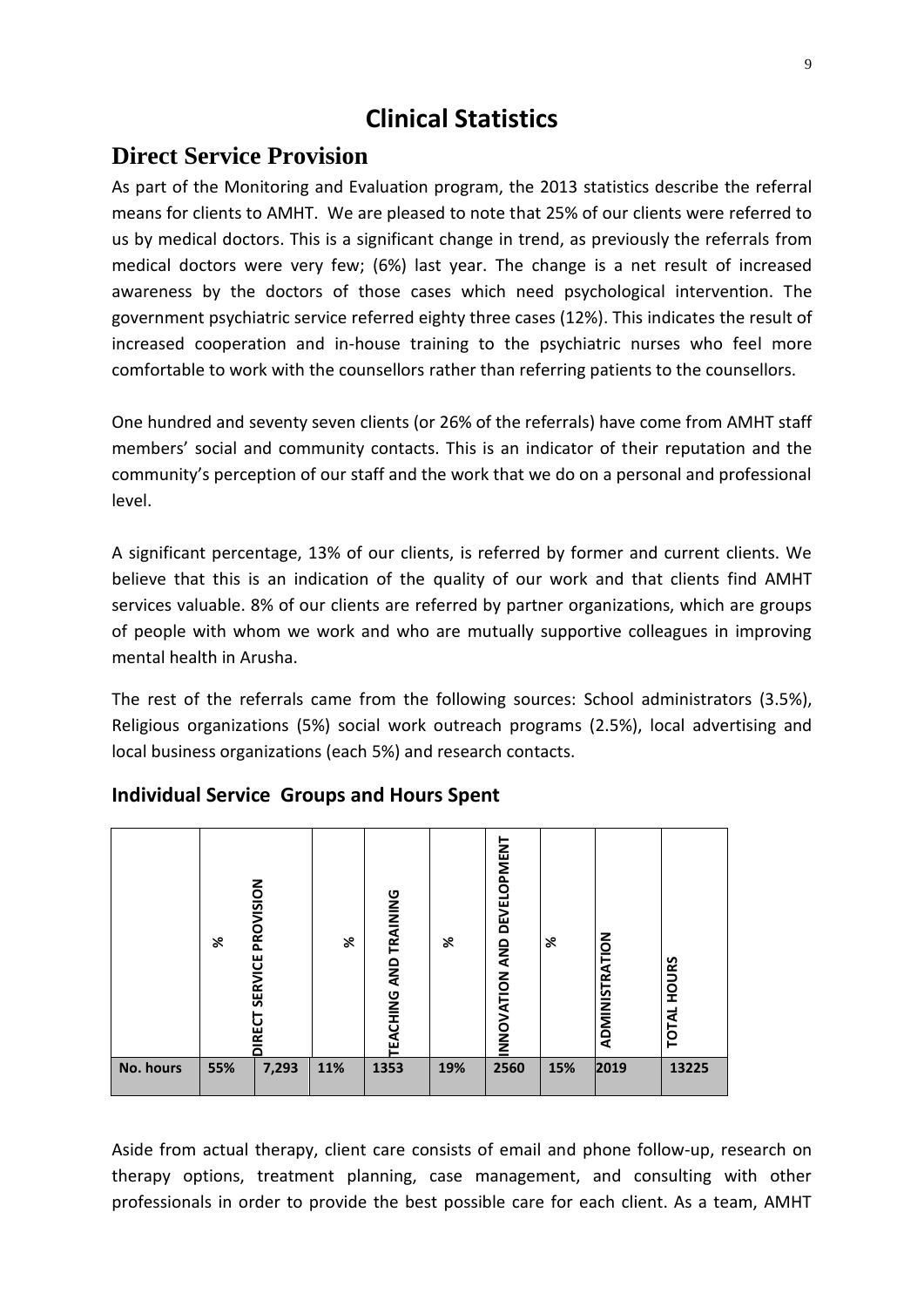<span id="page-9-0"></span>staff spends 55% of their time in direct service provision to clients, 11% of the time teaching and training, and 19% of the time working to improve services offered through innovation and program development. 15% of the staff time was spent on administrative issues.

# Teaching and Training

<span id="page-9-1"></span>Groups who request training generally identify the subject matter and AMHT staff design the programs to meet their specific needs. This may mean language requirements of Swahili or English; it may mean age-appropriate material and delivery, as for youth groups or teachers. Religious groups comprised 357 participants and 12 different programs in 2013, and mixed community member groups comprised 1609 individuals and 41 different programs.

# **Client Demographics and Statistics**

Our statistics and other monitoring and evaluation activities lead us to evaluate our performance in 2013 and determine our goals for 2014. The demographic information suggests that AMHT is on target, serving men and women equally (M=52%, F= 48%), and serving vulnerable people and other "target groups" appropriately. Clients under 15 years old have decreased this year due to our deliberate decision to work with the carers at the orphanages instead of the orphans themselves. The decrease is significant moving from 14% in 2012 to 6% in 2013. The increase in client base between 20years to 40 years is the net result of our work in raising public awareness on mental health issues and has gone up by 12% from 50% to 62%. This increase was forecasted in our last year's annual report. We have seen a 2% increase in people between 40 and 60 years old so far this year, again we believe that this is in response to the awareness raising we have done in the community, most effectively through radio programs.

<span id="page-9-2"></span>Another significant change is reflected by the changes observed in the diagnosis category. For the first time in the history, Anxiety related disorders have overtaken Schizophrenia. This is also a result of robust awareness rising which was our primary goal for this period. To us this is the most significant change of trend as this will allow more room for management of non-traditional clients in our mental health establishment.

| $\check{~}$     | ┻.    | ັ    |      |      |
|-----------------|-------|------|------|------|
| Age             | 2010  | 2011 | 2012 | 2013 |
| $0 - 14$ years  | 10.5% | 6%   | 14%  | 6%   |
| $15 - 19$ years | 11.5% | 21%  | 15%  | 11%  |
| $20 - 40$ years | 51%   | 57%  | 50%  | 62%  |
| $41 - 60$ years | 5%    | 19%  | 15%  | 17%  |
| $61 - 75$ years | 5%    | 1%   | 5%   | 3%   |
| Over 75         | $1%$  | $1%$ | 1%   | 1%   |

# Age distribution and percentage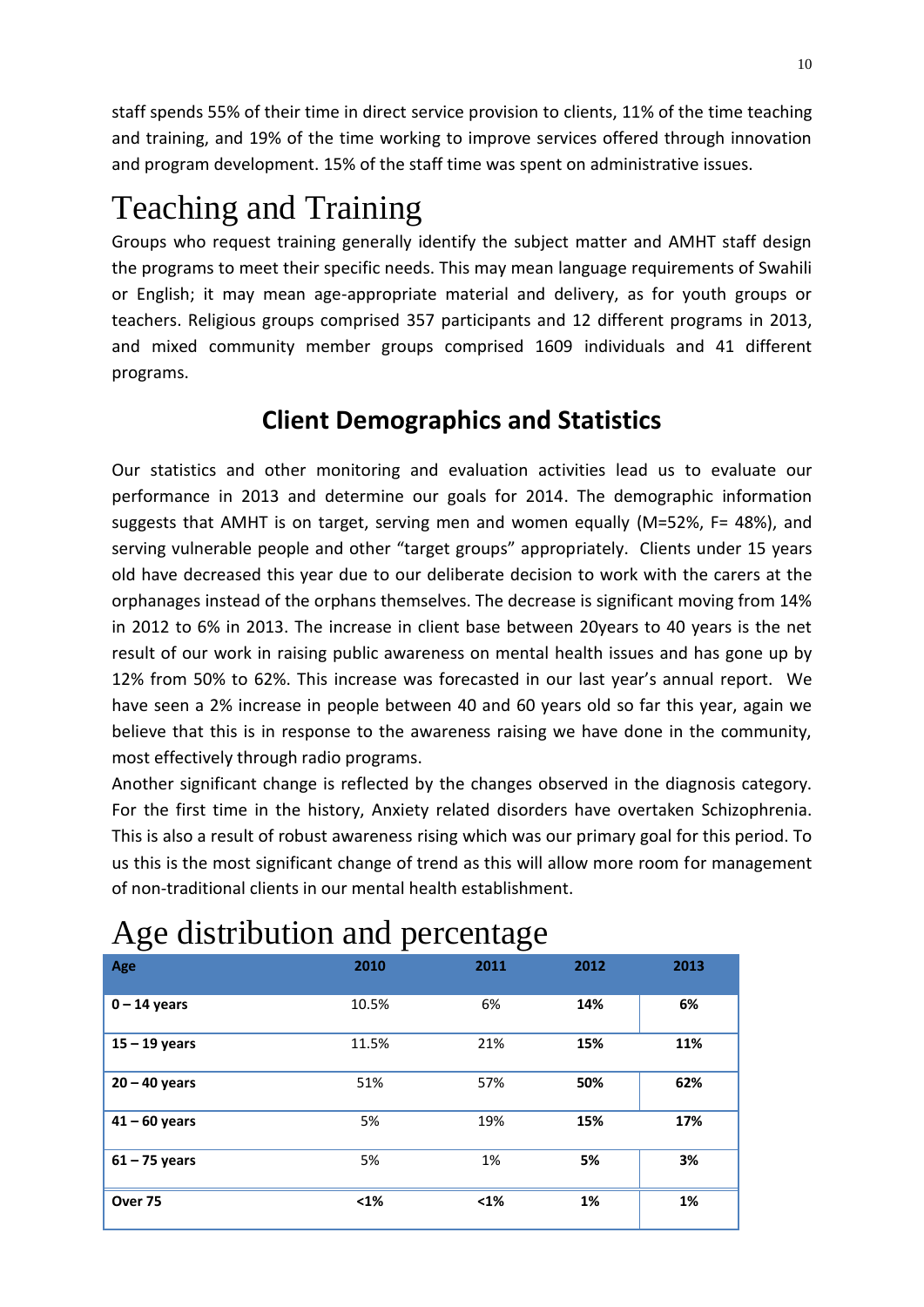# <span id="page-10-0"></span>Diagnoses of clients attended and percentage of each diagnosis.

*Please note: these are main diagnoses and do not include secondary mental health concerns. Many clients have more than one diagnosis which is clinically significant.*

| <b>Main diagnosis</b>                                       | <b>Total</b>   | %      |
|-------------------------------------------------------------|----------------|--------|
| Anxiety disorder (OCD, GAD, Phobia)                         | 103            | 15%    |
| Schizophrenia or related psychosis                          | 95             | 14%    |
| Depressive disorder                                         | 79             | 11%    |
| Substance abuse/misuse                                      | 53             | 8%     |
| Marriage problems                                           | 47             | 7%     |
| <b>Relationship Problems</b>                                | 40             | 6%     |
| <b>Somatoform Disorders</b>                                 | 40             | 6%     |
| Trauma and stress-related disorders                         | 40             | 6%     |
| Assessment                                                  | 31             | 4%     |
| <b>Parenting Concerns</b>                                   | 23             | 3%     |
| <b>Other Organic Illness</b>                                | 18             | 3%     |
| Bipolar disorder                                            | 14             | 2%     |
| Sexual dysfunction and Sexuality                            | 13             | 2%     |
| Work related problems                                       | 13             | 2%     |
| Epilepsy                                                    | 12             | 2%     |
| Bereavement                                                 | 9              | 1%     |
| Dementia                                                    | $\overline{7}$ | 1%     |
| Diagnosis not clear                                         | $\overline{7}$ | 1%     |
| Supervision                                                 | $\overline{7}$ | 1%     |
| <b>Attention Deficit and Disruptive Behaviour Disorders</b> | 6              | 1%     |
| Nocturna enuresis                                           | 5              | 1%     |
| Autism-Spectrum Disorders/ PDDs                             | 4              | 1%     |
| Personality disorder                                        | 3              | $>1\%$ |
| <b>ADHD</b>                                                 | $\overline{2}$ | $>1\%$ |
| Psychosocial problems (poverty)                             | $\overline{2}$ | $>1\%$ |
| Adjustment disorder                                         | $\mathbf{1}$   | $>1\%$ |
| <b>Conversion Disorder</b>                                  | $\mathbf{1}$   | $>1\%$ |
| <b>Eating disorders</b>                                     | $\mathbf{1}$   | $>1\%$ |
| Sleep disorder                                              | 1              | $>1\%$ |
| Tourette's Syndrome                                         | $\overline{1}$ | $>1\%$ |

# **Goals and Challenges**

<span id="page-10-1"></span>Developing the social work component of our program has been challenging. In 2012 we spent a lot of time and manpower trying to establish our existence in the ESSO area, a suburb of Arusha, in collaboration with The Pallotti Catholic Parish. We managed to train volunteers there to serve as proxy to our clients. However, after more than one year there were no new referrals as a result of the training and some resistance on the part of the participants because AMHT was not willing to pay the volunteers. In April 2013, our Esso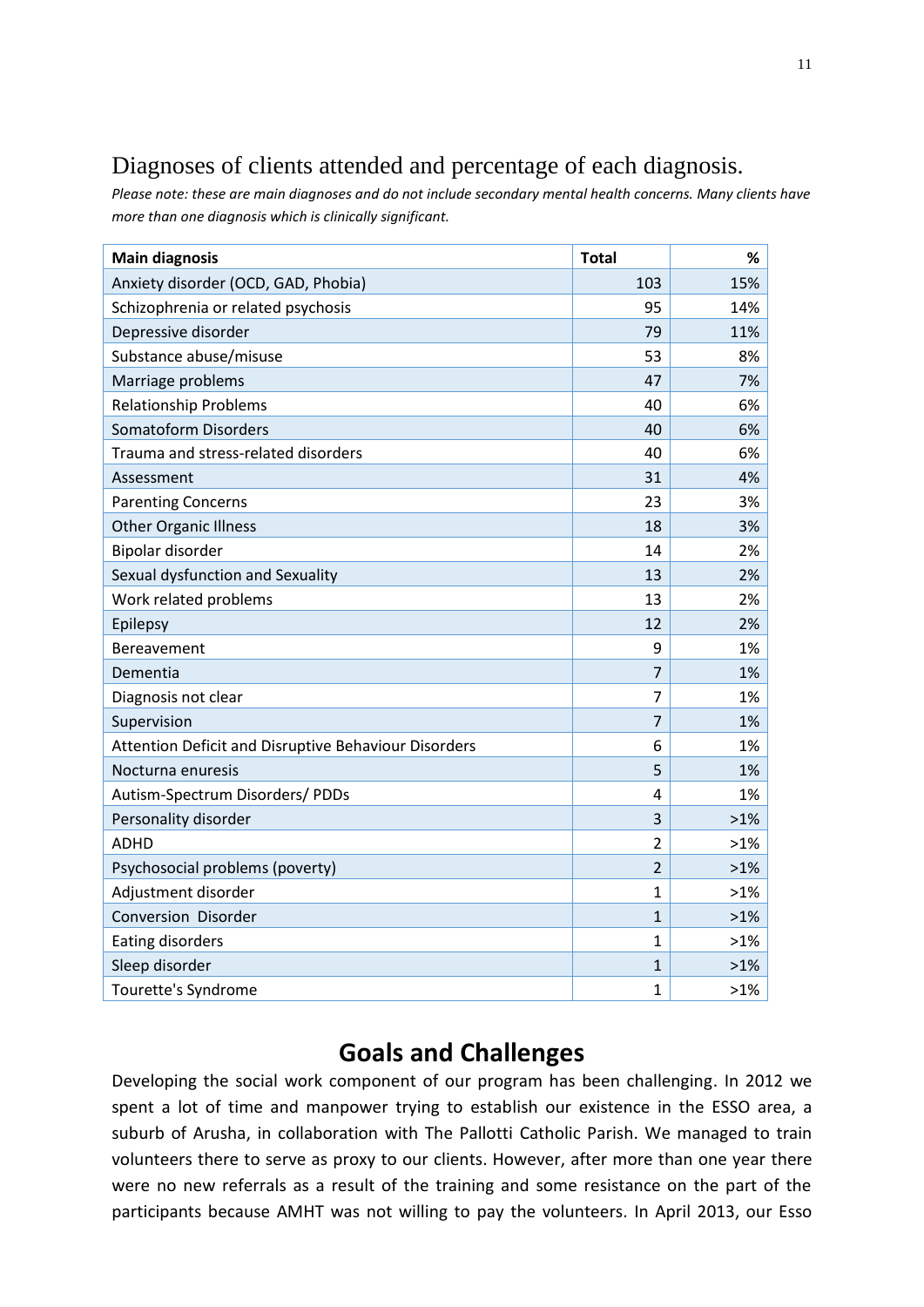program was closed down by mutual agreement between the Esso Parish management and that of AMHT.

As a result of this lesson, the focus switched from adults to youth, to share information and knowledge about mental health and to put preventive strategies in place. We planned several meeting with our host the Pallotti parish management. It did not work either. Several planned meetings either were cancelled by our hosts at the last minute or poorly attended. We also partnered with Roots 'n Shoots (an element of the Jane Goodall Foundation) to find a model of self-sustaining youth groups. In 2013, we ran 4 sessions at various schools in collaboration with Roots 'n' Shoots. The total number of youth addressed through these meetings was 277. The topics covered included substance abuse and various other youth issues.

<span id="page-11-0"></span>AMHT has a busy future, and many different requests for services, training, teaching, and supporting other organizations which are working towards positive development in Tanzania. In order to meet these goals, we are working to expand our knowledge through evidence based practice, our network and our donor base for a solid future, as well as working towards sustainability through local community support and government partnerships.

# **Teaching, Learning, and Networking**

# <span id="page-11-1"></span>**Teaching**

The Monitoring and Evaluation exercise we did last year (2012) highlighted the need to increase public awareness of mental health issues. This year we embarked on an open educational program to enlighten the public. We conducted several open one day workshops addressing the topic. In 2013 we ran 30 programs addressing an audience of 1,063 in the classroom as well as several radio programs. Topics covered included selfawareness skills, anger management, responding to effects of abuse, communicating with vulnerable children and adults, and common mental health disorders. The aims of these public workshops were to address the gap in terms of public awareness of mental health issues.

#### **Figure 1 Arusha Community Fair**





**Figure 2 Nemburis and Richard at Arusha Community Fair**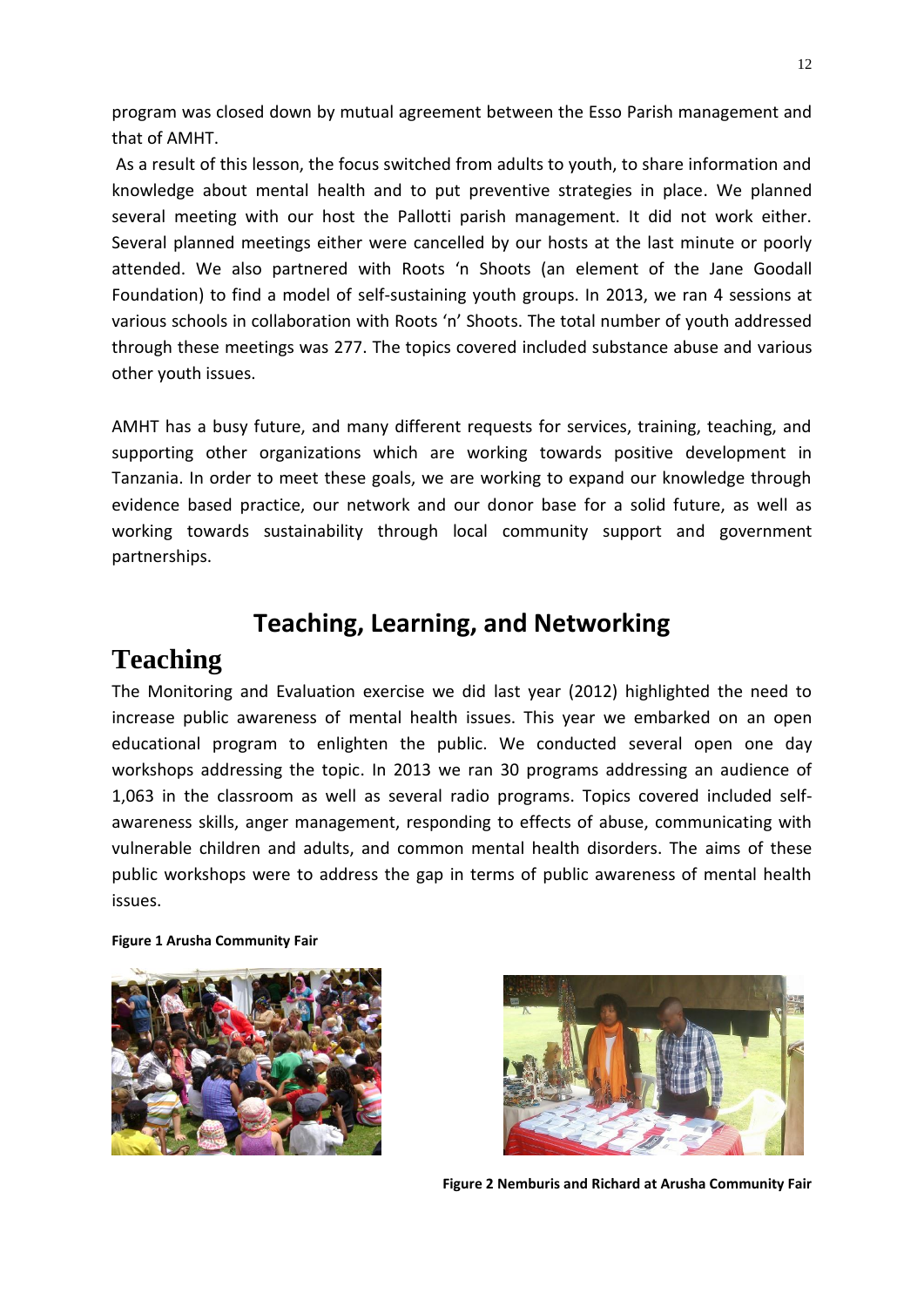In 2013 we also covered other areas of education to increase public awareness. Topics covered included coping skills, personal growth, basic counselling skills, anger management, boundaries and sexual self-management, family of origin and culture, communication skills, self-awareness and stress management.

In 2013, we continued running a roadside tent, participating in public shows which included a 4 agriculture show in August and a 2 day Arusha Craft fair (formerly called Arusha Christmas Fair). The total number of people reached through these campaigns is difficult to estimate. One thing we are assured of is that it reached many.

#### **Monitoring and Evaluation**

The Monitoring and Evaluation programs at AMHT remain an integral part for successful service delivery. This year we continued with this noble exercise of monitoring our achievements and learning from performance indicators. We used our wide range of statistics as a measure of success as indicated in our Logic Model and accompanying statistics. We are planning to run a KAP study to assess new levels following our intensive public awareness exercise this year. The new study will take place between March and June 2014 and the result will be published afterwards.

### <span id="page-12-0"></span>**New office building:**



One area which was a challenge in improving our work output was the lack of adequate working space. The number of staff has been growing gradually since we moved into our main office. The number increased from 3 staff in 2000 to more than 10 at one time. This resulted in a lack of working space and pressure on both staff and clients alike. The issue needed to be addressed as a matter of urgency. We embarked on fundraising activities to

enable us to build extra rooms to accommodate our need. Through the Florentina Foundation we secured some funding from RK Foundation of the Netherlands. Our local fundraising attracted the Rotary Club of Arusha who promised to top up to the remainder of the cost of the building. The building cost was around USD (\$) 35,000. Rotary Club Arusha contributed 72% of the total budget. Thank you RK, Florentina Foundation and Rotary Club Arusha who have made our work more comfortable, professional and observant of basic human rights. The new block was officially opened by the President of the Rotary Club Arusha, Hons Satbir Hanspaul on  $25<sup>th</sup>$  September 2013. It added an extra 4 rooms for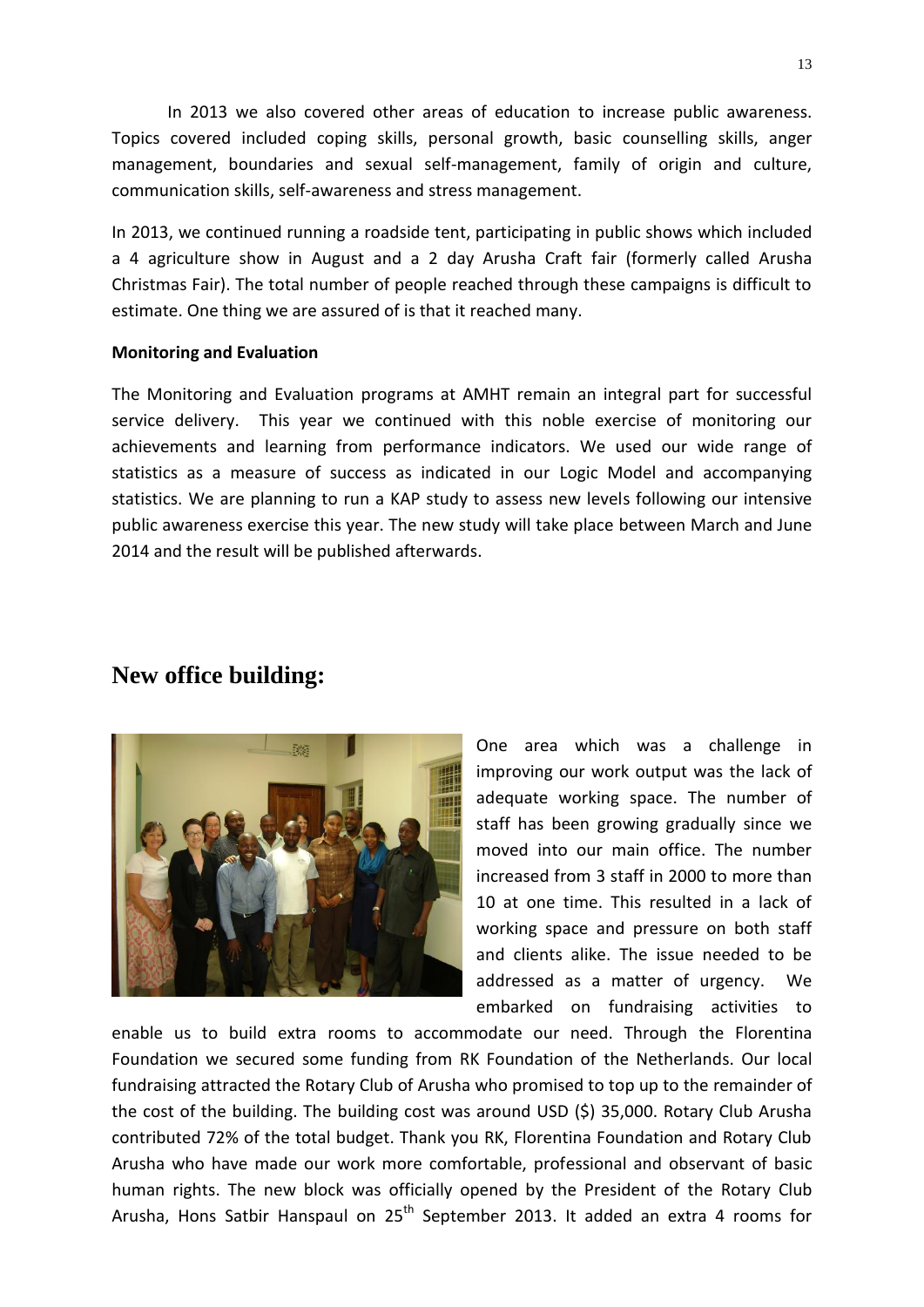consultations, an extension to the existing classroom, and a shaded open hut in the backyard for group counselling.



**Figure: Foundation of the new building**

# <span id="page-13-0"></span>**Networking**

Networking and fundraising opportunities have come from different areas, including Islamic and Christian organizations, former volunteers from the Arusha area, partner organizations including the Jane Goodall Foundation, Arusha Rotary Club, the Florentina Foundation, and past and present donors both locally and internationally. Research opportunities have also brought us new friends and partners. AMHT participated in a global study on Assessing Patient's Attitude about the Cost of Medical Care in Arusha, Tanzania. The study was conducted by Arusha Lutheran Medical Centre with Arusha Mental Health Trust as a partner and co-host on this study. AMHT was invited to participate in a global training by LUNA Children's Charity on their initiatives on CAAT Trauma Training. AMHT was due to be a cohost in training this module however, due to financial constraints this has been shelved for the moment.

# **Goals and Challenges**

<span id="page-13-1"></span>Developing the long term program plan depends on stable funding. AMHT operations depend solely on donor funding. A stable funding environment results in stable programs and allows long term planning. Our funding environment has posed a challenge due to financial and economic hardships and recession. Mental health funding globally is always difficult. A small and yet dynamic organization like ours (AMHT) can easily be neglected. The language in the donor world is about strengthening the government to enable to deliver services. However, in a real sense, without a proper platform, services such as mental health, typically a more neglected area, tend to be forgotten. AMHT has always been looking out for potential partners who share the same ethos as that of AMHT who can help to stabilize the funding aspect of the program.

Another serious challenge is the lack of resources for treating and following up on patients needing mental health care. There is a chronic shortage of clinical practitioners and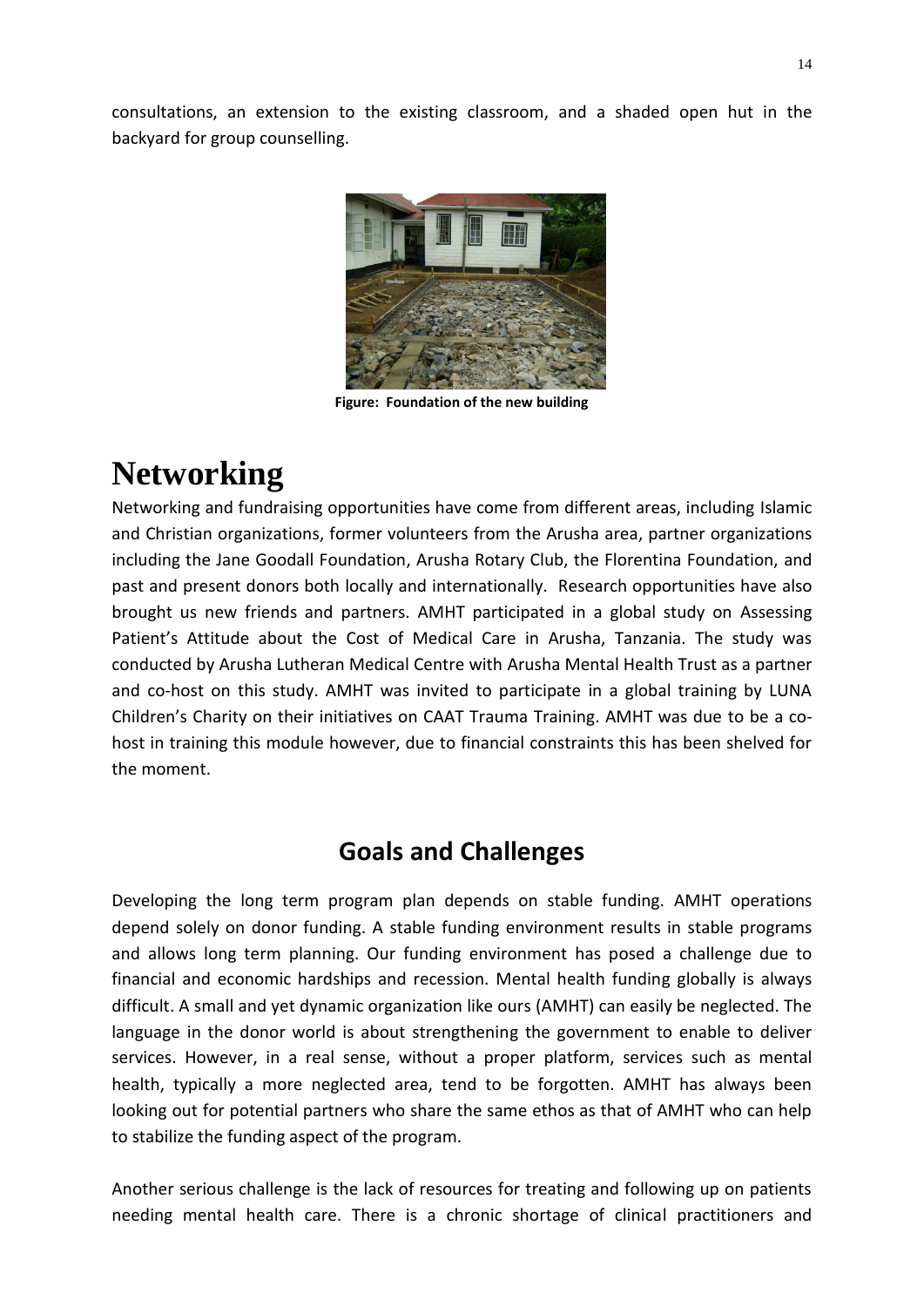medication. This led AMHT to make a serious offer to train, supervise, and support the mental health practitioners in government services to provide more effective care and to pursue agreements with government to provide the necessary resources to take on new clients when they are identified through our outreach efforts.

AMHT has a busy future, and many different requests for services, training, teaching, and supporting other organizations which are working towards positive development in Tanzania. In order to meet these goals, we are working to expand our knowledge through evidence based practice, our network and our donor base for a solid future, and working toward sustainability through local community support and partnerships with government.

# **Unmet Needs**

AMHT had a plan to establish a substance abuse rehabilitation centre. A pilot study was aimed to be conducted within the year 2013 in corroboration with a Canadian organization called MEDA. The funding did not come through and thus the project has been shelved for now. The need for a Detox and Rehabilitation Centre is born out of a high demand for such services. The experience AMHT has gained, and the respect it has won from the community, and the relationships it has nurtured, now provide a foundation for it to pilot a Detox and Rehabilitation Centre to serve Arusha. AMHT regularly sees individuals afflicted by addictions and substance abuse, and the trend seems to be growing due to gradually increasing incomes, increasingly stressful lives, and easier access to substances including alcohol and other drugs. Their families suffer as well, emotionally and financially, from these burdens. Many of these patients cannot be helped adequately on an outpatient model alone. AMHT operates its outpatient services in a building belonging to the Government of Tanzania occupying part of a centrally located hospital campus. But the demand for other inpatient services at the under-resourced hospital is high, thus limiting AMHT's prospects to offer inpatient detox/rehab services.

<span id="page-14-0"></span>To continue to provide a good service, we need to widen our donor base and expand our capacity to serve the needs in Arusha. We need more space, more staff, and opportunities for new professionals to be trained in our program. We depend on the good will of donors, both locally and internationally, to support this work.

# **Goals for Next Year**

**Outreach Program**: The main goal for this year is to continue an outreach programme to care for mental health clients in the community and roaming the streets of Arusha without access to consistent, quality, medical and particularly psychiatric care. Significant steps have been taken to assess the needs and work toward strong governmental and nongovernmental partnerships. To achieve these ambitious goals, AMHT will continue to dialogue with principal partners especially the government through the Arusha Regional Medical Officer's office.